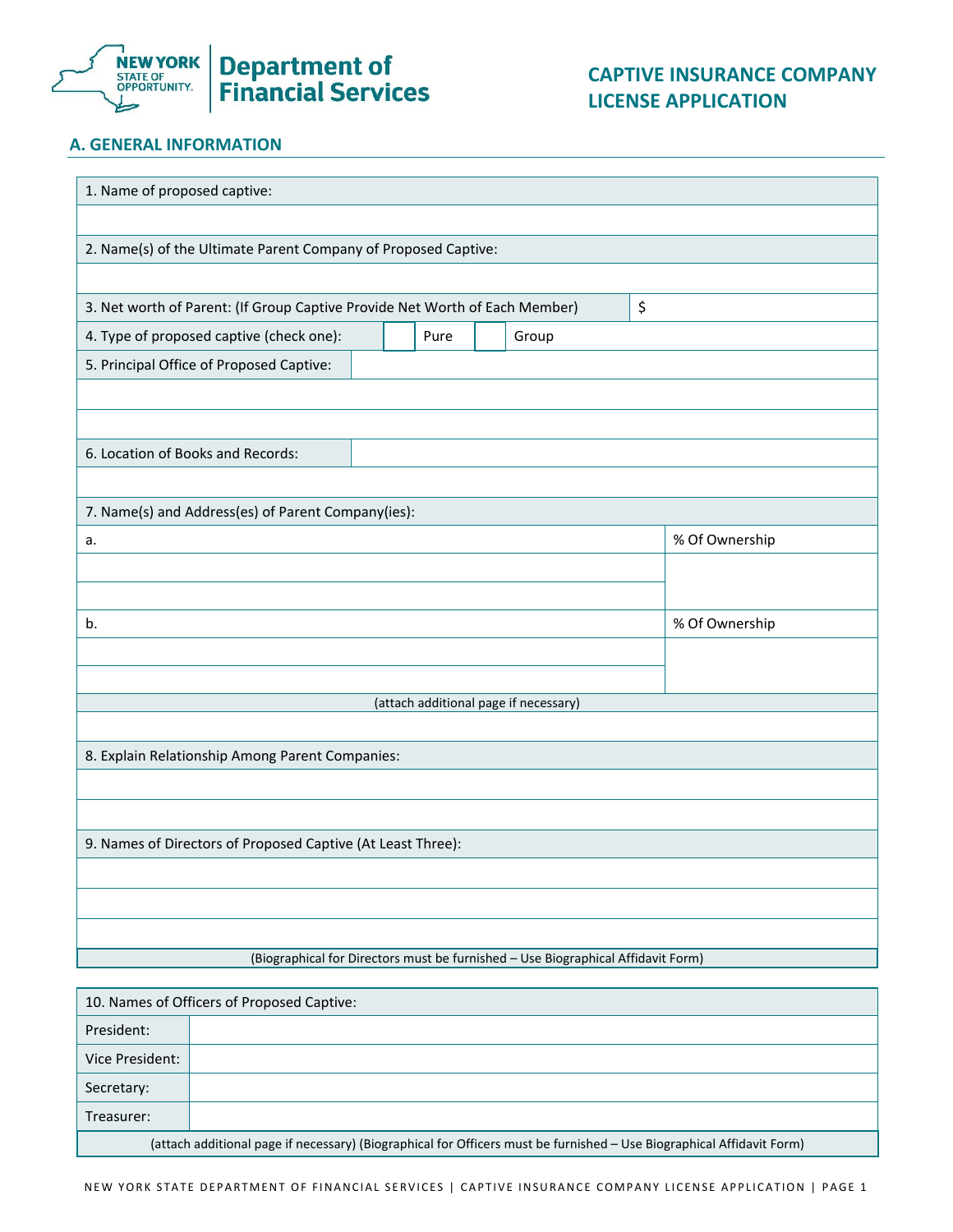### **B. FINANCIAL**

| 1. CAPITALIZATION (IF STOCK COMPANY):  |                             |                       |  |  |
|----------------------------------------|-----------------------------|-----------------------|--|--|
| (a) Amount of                          |                             |                       |  |  |
|                                        | Paid-In Capital:            | \$                    |  |  |
|                                        | Paid-In/Contributed Surplus | \$                    |  |  |
| (b) Type(s) of Stock to be Authorized: |                             | Number of Shares:     |  |  |
|                                        | (1)                         |                       |  |  |
|                                        | (2)                         |                       |  |  |
| (c) Par Value of Each Share by Type:   |                             | <b>Selling Price:</b> |  |  |
|                                        | (1)                         | \$                    |  |  |
|                                        | (2)                         | \$                    |  |  |

| 2. Funding (if Mutual Company)                 | Amount |
|------------------------------------------------|--------|
| Amount of Contributed Surplus to Policyholders |        |

| 3. If Letter(s) of Credit is (are) to be used for Capitalizing/Funding Proposed Captive, Provide the Following: |         |  |
|-----------------------------------------------------------------------------------------------------------------|---------|--|
| Name and Address of Bank:                                                                                       | Amount: |  |
|                                                                                                                 |         |  |
|                                                                                                                 | Ş       |  |
|                                                                                                                 |         |  |
|                                                                                                                 |         |  |
|                                                                                                                 |         |  |
| (attach additional page if necessary)                                                                           |         |  |

#### **C. Service Providers**

| 1. MANAGEMENT FIRM*:                     |  |        |  |  |
|------------------------------------------|--|--------|--|--|
| Name                                     |  |        |  |  |
|                                          |  |        |  |  |
| Address:                                 |  |        |  |  |
|                                          |  |        |  |  |
|                                          |  |        |  |  |
| <b>Contact Person:</b>                   |  | Phone: |  |  |
| Email:                                   |  | Fax:   |  |  |
| *Captive manager must reside in New York |  |        |  |  |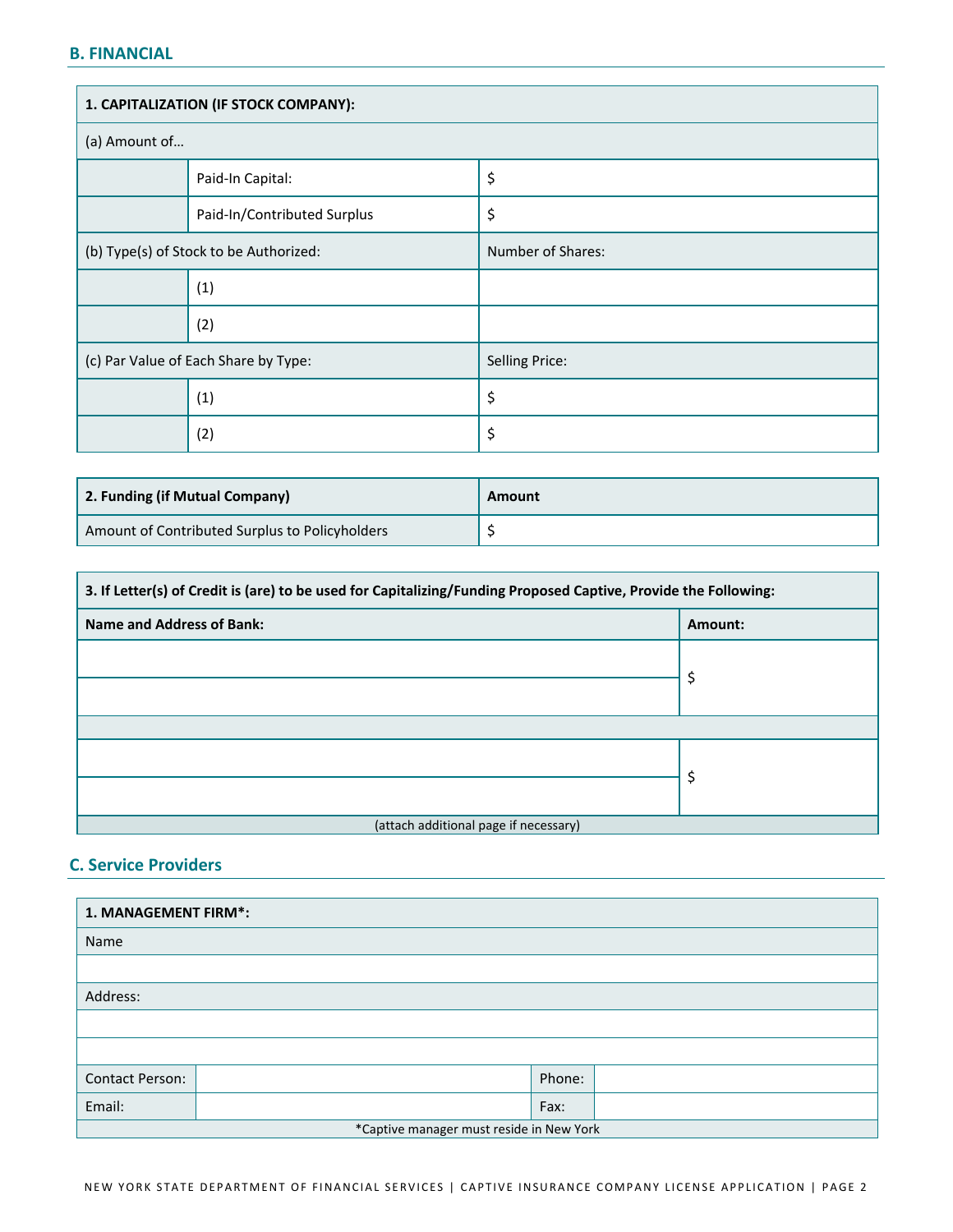| 2. CERTIFIED PUBLIC ACCOUNTANT: |  |        |  |
|---------------------------------|--|--------|--|
| Name                            |  |        |  |
|                                 |  |        |  |
| Address:                        |  |        |  |
|                                 |  |        |  |
|                                 |  |        |  |
| <b>Contact Person:</b>          |  | Phone: |  |
| Email:                          |  | Fax:   |  |

| 3. ATTORNEY:    |  |        |  |
|-----------------|--|--------|--|
| Name            |  |        |  |
|                 |  |        |  |
| Address:        |  |        |  |
|                 |  |        |  |
|                 |  |        |  |
| Contact Person: |  | Phone: |  |
| Email:          |  | Fax:   |  |

| <b>4. ACTUARY:</b>                                                 |  |        |  |
|--------------------------------------------------------------------|--|--------|--|
| Name                                                               |  |        |  |
|                                                                    |  |        |  |
| Address:                                                           |  |        |  |
|                                                                    |  |        |  |
|                                                                    |  |        |  |
| <b>Contact Person:</b>                                             |  | Phone: |  |
| Email:                                                             |  | Fax:   |  |
| ((attach additional page if necessary for other service providers) |  |        |  |

#### **D. Attachments**

 **Include the Following with this Application:** 1. Detailed Plan of Operation for the proposed captive insurer including:  $\vert$  a.  $\vert$  An actuarial report/feasibility study by a qualified independent actuary | b. | Risks to be insured by line of business\* d. Expected annual premium volume (direct, assumed, ceded & net)\* f. Rating program g. | Reinsurance program | h. | Loss prevention and risk management plans  $\vert$  i.  $\vert$  Loss experience for past five years together with projections for the ensuing five years | j. | Organization chart  $\vert$  k. Service providers and responsibilities | I. | Financial plan<sup>\*</sup> \* Items (b), (d), (e) & (l) should include projections for a five year period c. Identities of any fronting companies to be used e. | Maximum retained risk (per loss and annual aggregate)\*